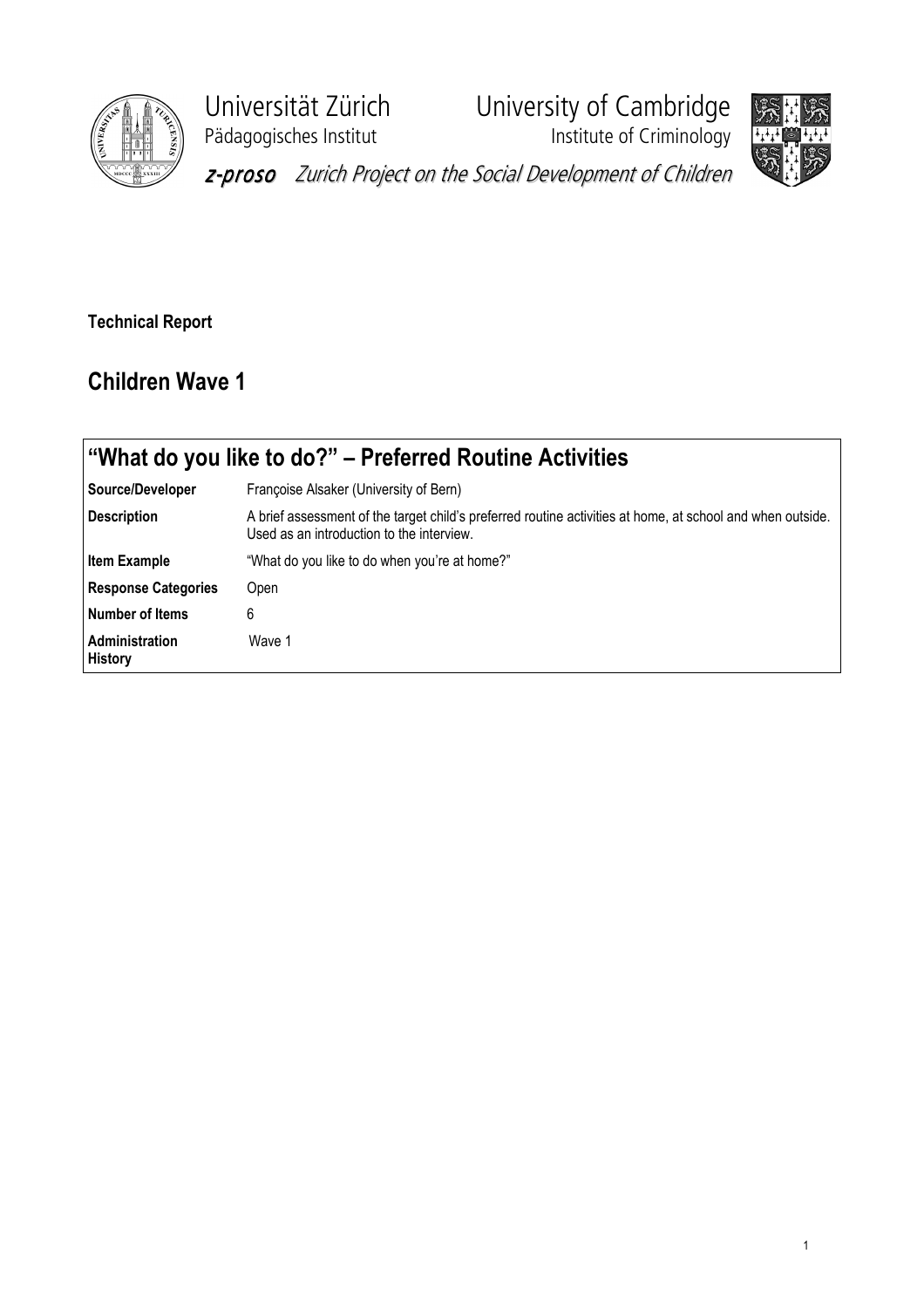| <b>Frequencies</b> |                | <b>Categories</b>         |                      | 2 "TV/movies/DVD"            |                             |                      | 1 "Computer games"                                       |                                   | 3 "to draw/handicrafts"                 |                             |  |
|--------------------|----------------|---------------------------|----------------------|------------------------------|-----------------------------|----------------------|----------------------------------------------------------|-----------------------------------|-----------------------------------------|-----------------------------|--|
| Preferred activity |                |                           | Frequencies<br>Total |                              | Parents<br>involved         | Frequencies<br>Total | Parents<br>involved                                      | Frequencies<br>Total              |                                         | Parents<br>involved         |  |
| at home            | Girls          | Ν                         | $\overline{57}$      | 0                            |                             | $\overline{91}$      |                                                          | 93                                | 4                                       |                             |  |
|                    |                | $\%$                      | 27.1%                |                              |                             | 46.7%                | 1.1%                                                     | 75.0%                             | 4.3%                                    |                             |  |
|                    | <b>Boys</b>    | N                         | 153                  | 5                            |                             | 104                  |                                                          | 31                                | 0                                       |                             |  |
|                    |                | $\%$                      |                      |                              |                             |                      |                                                          |                                   |                                         |                             |  |
|                    |                |                           | 72.9%                |                              | 3.3%                        | 53.3%                | 1.0%                                                     | 25.0%                             |                                         |                             |  |
|                    | <b>Total</b>   | Ν                         | 210                  |                              | 5(2.4%)                     | 195                  | $2(1.0\%)$                                               | 124                               |                                         | $4(3.2\%)$                  |  |
|                    |                |                           |                      |                              |                             |                      |                                                          |                                   |                                         |                             |  |
|                    |                | <b>Categories</b>         |                      | N<br>preferred<br>activities | Parents<br>involved<br>(% ) | <b>Categories</b>    |                                                          |                                   | $\mathsf{N}$<br>preferred<br>activities | Parents<br>involved<br>(% ) |  |
|                    | $\overline{2}$ | Computer games            |                      | 210 (15.4%)                  | $5(2.4\%)$                  | 25                   | various toys exc.LEGO and dolls                          |                                   | 32 (2.4%)                               | 2(6.3%)                     |  |
|                    | 1              | TV/movies/DVD             |                      | 195 (14.3%)                  | $2(1.0\%)$                  | 17                   | outside: tag, manhut, robbers                            |                                   | 25 (1.8%)                               |                             |  |
|                    | 3              | to draw/handicrafts       |                      | 124 (9.1%)                   | 4(3.2%)                     | 20                   | to play outside if no specification                      |                                   | 24 (1.8%)                               |                             |  |
|                    | 7              | LEGO/playmobil            |                      | 108 (7.9%)                   | $1(0.9\%)$                  | 14                   | to eat/cook/bake                                         |                                   | 18 (1.3%)                               | $2(11.1\%)$                 |  |
|                    | 23             | to play: no specification |                      | 93 (6.8%)                    | 11 (11.8%)                  | 15                   | to sleep/relax/bath                                      |                                   | 18 (1.3%)                               | 0                           |  |
|                    | 6              | to play with dolls        |                      | 92 (6.8%)                    | $1(1.1\%)$                  | 18                   | outside: bike/skateboard/ski/sledge                      |                                   | 18 (1.3%)                               | U                           |  |
|                    | 8              | table games               |                      | 81 (6.0%)                    | 13 (16.0%)                  | 26                   | other                                                    |                                   | 18 (1.3%)                               | $2(11.1\%)$                 |  |
|                    | 4              | to read/write/calculate   |                      | 54 (4.0%)                    | $1(1.9\%)$                  | 19                   | outside: more games                                      |                                   | 17 (1.2%)                               | $1(5.9\%)$                  |  |
|                    | 22             | inside with cars/railway  |                      | 43 (3.2%)                    | $3(7.0\%)$                  | 11                   | sportive activities inside the house                     |                                   | 13 (1.0%)                               | 0                           |  |
|                    | 5              | homework/instruments      |                      | 40 (2.9%)                    | 3(7.5%)                     | 12                   | to help parents' cleaning                                |                                   | 12 (0.9%)                               | 10 (83.3%)                  |  |
|                    | 9              | role playing              |                      | 40 (2.9%)                    | 3(7.5%)                     | 24                   | music/stories                                            |                                   | $11(0.8\%)$                             | 0                           |  |
|                    | 16             | outside: team sports      |                      | 39 (2.9%)                    | $1(2.6\%)$                  | 13                   | to do nonsense/play a prank/battle                       |                                   | $2(0.1\%)$                              | 0                           |  |
|                    | 10             | Animals                   |                      | 33 (2.4%)                    | $1(3.0\%)$                  | 27                   | no answer                                                |                                   | $1(0.1\%)$                              | 0                           |  |
|                    |                |                           |                      |                              |                             | <b>Total N</b>       |                                                          |                                   | 1361                                    | 66                          |  |
|                    |                |                           |                      |                              |                             |                      |                                                          |                                   |                                         |                             |  |
| <b>Frequencies</b> |                | <b>Categories</b>         |                      | 2 "to calculate"             |                             |                      | 1 "to read, to write, to learn<br>the alphabet, history" | 3 "to draw, to do<br>handicrafts" |                                         |                             |  |

|                           |             |      |             | the alphabet, history" | handicrafts" |
|---------------------------|-------------|------|-------------|------------------------|--------------|
| <b>Preferred activity</b> |             |      | Frequencies | <b>Frequencies</b>     | Frequencies  |
| at school                 | Girls       | Ν    | 287         | 153                    | 85           |
|                           |             | $\%$ | 46.9%       | 59.3%                  | 52.1%        |
|                           | <b>Boys</b> | N    | 325         | 105                    | 78           |
|                           |             | $\%$ | 53.1%       | 40.7%                  | 47.9%        |
|                           | Total       | N    | 612         | 258                    | 163          |
|                           |             |      |             |                        |              |

| <b>Categories</b> |                               | N<br>preferred<br>activities | <b>Categories</b> | N<br>preferred<br>activities              |             |
|-------------------|-------------------------------|------------------------------|-------------------|-------------------------------------------|-------------|
| 2                 | "to calculate"                | 612 (45.0%)                  | 11                | "learn/listen/help/without specification" | 19 (1.4%)   |
|                   | "read/write/alphabet/history" | 258 (19.0%)                  | 10                | "other"                                   | 17 (1.2%)   |
| 3                 | .draw/handicrafts"            | 163 (12.0%)                  | 8                 | "computer/movies"                         | 13 (1.0%)   |
|                   | "pause/play/day nursery"      | 114 (8.4%)                   | 6                 | "music/sing"                              | $11(0.8\%)$ |
| 5                 | .exercises"                   | 75 (5.5%)                    | 12                | "day nursery"                             | $6(0.4\%)$  |
| 4                 | "sports/qymnastics/swimming"  | 68 (5.0%)                    | 13                | "no ideas/no answer/nothing"              | $5(0.4\%)$  |
|                   |                               |                              | Total             |                                           | 1361        |